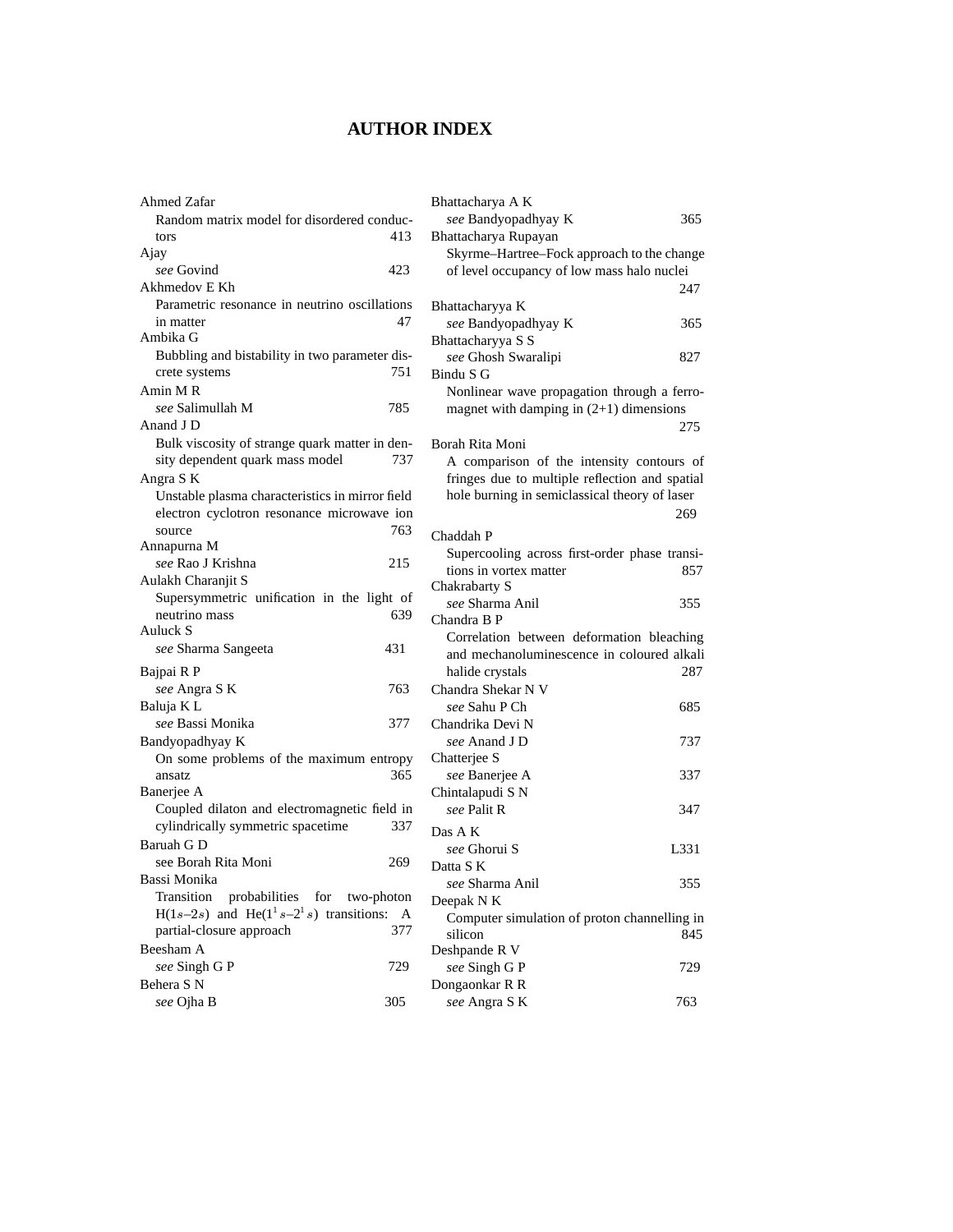| Dutta S                                                                               |      | Gupta V K                                                                             |     |
|---------------------------------------------------------------------------------------|------|---------------------------------------------------------------------------------------|-----|
| see Krori K D                                                                         | 441  | see Anand J D                                                                         | 737 |
| Dwivedi K K                                                                           |      | Gurtu A                                                                               |     |
| see Mishra R                                                                          | 777  | Recent results from LEP                                                               | 455 |
| Fink D                                                                                |      | Indumathi D                                                                           |     |
| see Mishra R                                                                          | 777  | Review of recent results in deep inelastic scat-                                      |     |
| Ganguli S N                                                                           |      | tering                                                                                | 533 |
| Recent developments in high energy physics                                            |      |                                                                                       |     |
| Gavai R V                                                                             | 661  | Jain H C                                                                              |     |
| Recent advances in lattice gauge theories 487                                         |      | see Palit R                                                                           | 347 |
|                                                                                       |      | Jain Sudhir R                                                                         |     |
| Ghorui S<br>A simpler and elegant algorithm for comput-                               |      | see Ahmed Zafar                                                                       | 413 |
| ing fractal dimension in higher dimensional                                           |      | Joshi P K                                                                             |     |
| state space                                                                           | L331 | see Palit R                                                                           | 347 |
| Ghosh S                                                                               |      | Joshipura Anjan S                                                                     |     |
| see Mishra R                                                                          | 777  | Neutrino spectrum from theory and experi-                                             |     |
| see Salimullah M                                                                      | 785  | ments                                                                                 | 119 |
| Ghosh Swaralipi                                                                       |      |                                                                                       |     |
| Effect of polarization on population transfer in                                      |      | Kak Subhash                                                                           |     |
| H <sub>2</sub> by stimulated Raman transition with par-                               |      | Quantum key distribution using three basis<br>states                                  | 709 |
| tially overlapping laser pulses                                                       | 827  | Kakati M                                                                              |     |
| Ghosh Tanwi                                                                           |      | Coherent structures in presence of dust charge                                        |     |
| see Banerjee A                                                                        | 337  | fluctuations                                                                          | 771 |
| Ghugre S S                                                                            |      | Khan M A                                                                              |     |
| see Palit R                                                                           | 347  | see Sharma Sangeeta                                                                   | 431 |
| Giri A K                                                                              |      | Khathing D T                                                                          |     |
| see Mohanta R<br>Giri D                                                               | 227  | see Mishra R                                                                          | 777 |
| see Kumar Sanjay                                                                      | 863  | Krishna Sujata                                                                        |     |
| Godbole Rohini M                                                                      |      | see Kumar Sanjay                                                                      | 863 |
| Higgs and SUSY searches at future colliders                                           |      | Krori KD                                                                              |     |
|                                                                                       | 499  | On Hamilton formulation of cosmologies 441                                            |     |
| Goswami A                                                                             |      | Kulshrestha A                                                                         |     |
| see Sharma Anil                                                                       | 355  | see Mishra R                                                                          | 777 |
| Goswami K S<br>see Kakati M                                                           | 771  | Kumar B Bindu                                                                         |     |
| Goswami Srubabati                                                                     |      | see Sharma Anil                                                                       | 355 |
| Supernova constraints on neutrino mass and                                            |      | Kumar H K T                                                                           |     |
| mixing                                                                                | 173  | Absorption characteristics of bacteriorhodop-                                         |     |
| Govender M                                                                            |      | sin molecules                                                                         | 447 |
| see Maharaj S D                                                                       | 715  | Kumar Parshant                                                                        |     |
| Govind                                                                                |      | see Angra SK                                                                          | 763 |
| Bilayer exchange coupling and Neel tempera-                                           |      | Kumar Sanjay                                                                          |     |
| ture of $YBa2Cu3O6$ <sub>2</sub><br>423                                               |      | Multifractal behaviour of $n$ -simplex lattice                                        |     |
| Gowda K Appaji                                                                        |      |                                                                                       |     |
| see Kumar H K T                                                                       | 447  | Kuriakose V C                                                                         | 863 |
| Gubbi G K                                                                             |      |                                                                                       |     |
| see Sharma Anil                                                                       | 355  | see Bindu S G<br>Kuruvilla Thomas                                                     | 275 |
| Gupta S Dutta                                                                         |      |                                                                                       |     |
| Pump induced normal mode splittings in<br>phase conjugation in a Kerr nonlinear wave- |      | Dynamics of two coupled chaotic multimode<br>Nd:YAG lasers with intracavity frequency |     |
| guide                                                                                 | 403  | doubling crystal                                                                      | 393 |
|                                                                                       |      |                                                                                       |     |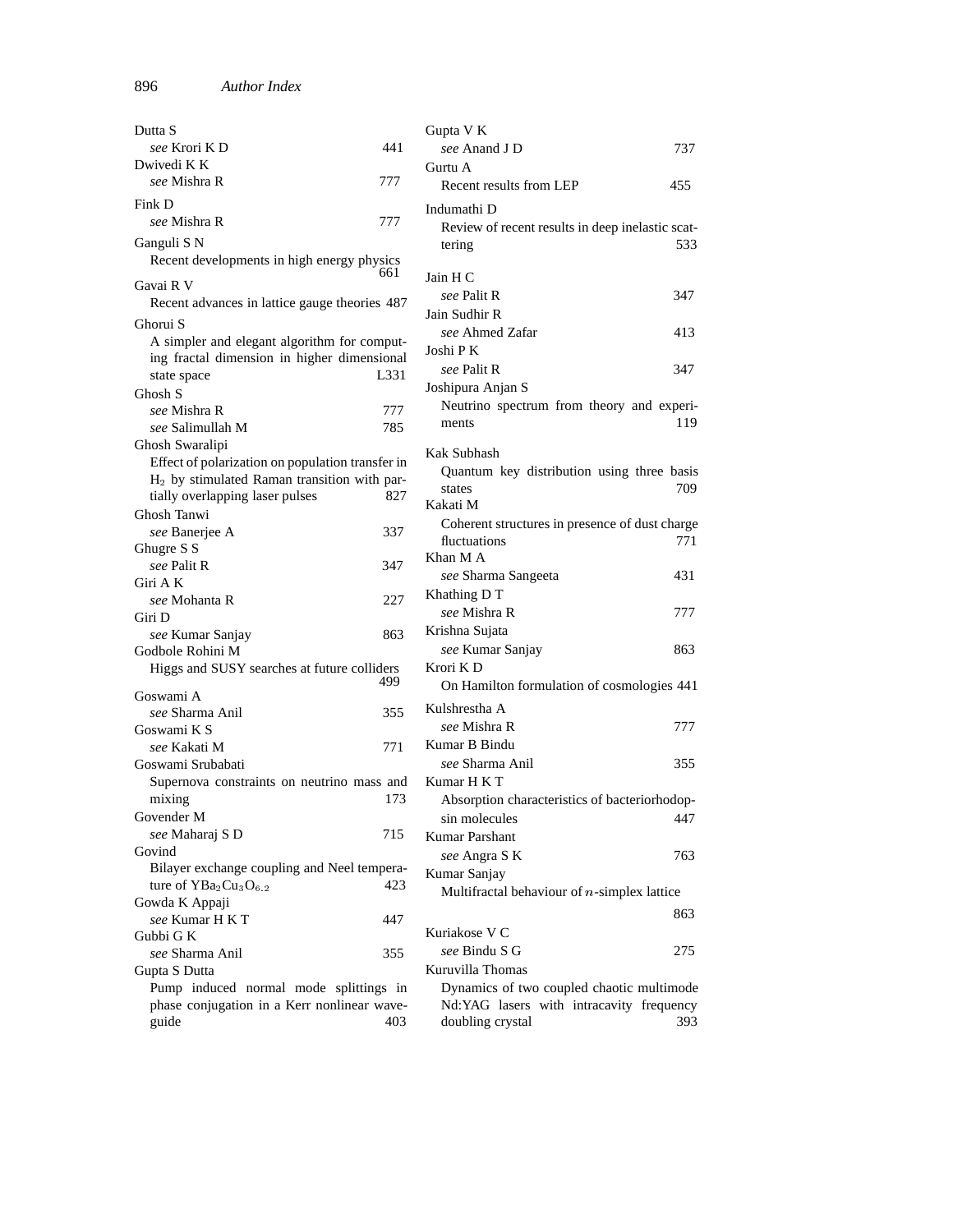| Maharaj S D<br>Collapse of a charged radiating star with shear                 | 715 | Pal Palash B<br>Determination of cosmological parameters:                                                 |     |
|--------------------------------------------------------------------------------|-----|-----------------------------------------------------------------------------------------------------------|-----|
| Maharana Jnanadeva<br>An overview of progress in string theory 629             |     | An introduction for non-specialists<br>Palit R<br>Parity of the band head at 3710 keV in <sup>99</sup> Rh | 79  |
| Majumdar Debasish                                                              |     | using clover detector as Compton polarimeter                                                              |     |
| Variables for probing neutrino oscillation at                                  |     |                                                                                                           | 347 |
| super-Kamiokande and the Sudbury Neutrino                                      |     | Pratap A                                                                                                  |     |
| Observatory                                                                    | 185 | see Govind                                                                                                | 423 |
| Manohar S B                                                                    |     | Prosper Harrison B                                                                                        |     |
| see Sharma Anil                                                                | 355 | The solar neutrino problem                                                                                | 611 |
| Mishra D R<br>Role of vanadium in Bi-2223 ceramics                             | 317 |                                                                                                           |     |
|                                                                                |     |                                                                                                           |     |
| Mishra R                                                                       |     | Rajasekharan K<br>see Deepak N K                                                                          | 845 |
| Impact of electron irradiation on particle track                               |     | Ramakrishna S Anantha                                                                                     |     |
| etching response in polyallyl diglycol carbon-                                 | 777 | Estimation of light transport parameters in bi-                                                           |     |
| ate (PADC)<br>Mohanta R                                                        |     | ological media using coherent backscattering                                                              |     |
|                                                                                |     |                                                                                                           | 255 |
| $\Lambda_b \to \Lambda_c + a_1$ decay in the heavy quark ef-<br>fective theory | 227 | Ramrakhiani M                                                                                             |     |
| Mohanty Subhendra                                                              |     | see Chandra B P                                                                                           | 287 |
| Cosmic microwave background anisotropy                                         |     | Rao B V T                                                                                                 |     |
| constraints on relict neutrinos                                                | 93  | see Palit R                                                                                               | 347 |
| Mukherjee S                                                                    |     | Rao J Krishna                                                                                             |     |
| see Sharma Anil                                                                | 355 | Static charged spheres with anisotropic pres-                                                             |     |
| Mukhi Sunil                                                                    |     | sure in general relativity                                                                                | 215 |
| Understanding fields using strings: A review                                   |     | Rao K Divakara                                                                                            |     |
|                                                                                | 543 | see Ramakrishna S Anantha                                                                                 | 255 |
| Mukhopadhyaya Biswarup                                                         |     | Rastogi A M                                                                                               |     |
| Neutrino mass patterns, R-parity violating su-                                 |     | see Chandra B P                                                                                           | 287 |
| persymmetry and associated phenomenology                                       |     | Raychaudhuri Amitava                                                                                      |     |
|                                                                                | 147 | Neutrino oscillations: Recent results and fu-                                                             |     |
| Müller M                                                                       |     | ture directions                                                                                           | 35  |
| see Mishra R                                                                   | 777 | Razdan Ashok                                                                                              |     |
| Nagaraj S                                                                      |     | On Mossbauer dynamics in Nb <sub>3</sub> Sn                                                               | 871 |
| see Palit R                                                                    | 347 | Rindani Saurabh D                                                                                         |     |
| Nandakumaran V M                                                               |     | Effect of anomalous $tbW$ vertex on decay-                                                                |     |
| see Kuruvilla Thomas                                                           | 393 | lepton distributions in $e^+e^- \rightarrow t\bar{t}$ and CP-                                             |     |
| Narayan Mohan                                                                  |     | violating asymmetries                                                                                     | 791 |
| Constraints on three flavor neutrino mixing                                    |     | Roy DP                                                                                                    |     |
|                                                                                | 155 | Neutrino mass and oscillation: An introduc-                                                               |     |
| Nayak P                                                                        |     | tory review                                                                                               | 3   |
| see Ojha B                                                                     | 305 | Roy S B                                                                                                   |     |
| Neelakandan K                                                                  |     | see Chaddah P                                                                                             | 857 |
| see Deepak N K                                                                 | 845 | Saha Samir                                                                                                |     |
| Ojha B                                                                         |     | see Ghosh Swaralipi                                                                                       | 827 |
| Phonon frequency shift and effect of corre-                                    |     | Sahu P                                                                                                    |     |
| lation on the electron-phonon interaction in                                   |     | see Chandra B P                                                                                           | 287 |
| heavy fermion systems                                                          | 305 | Sahu P Ch                                                                                                 |     |
| Pakvasa Sandip                                                                 |     | Pressure induced phase transition behaviour in                                                            |     |
| Neutrino anomalies without oscillations                                        | 65  | $f$ -electron based dialuminides                                                                          | 685 |
|                                                                                |     |                                                                                                           |     |